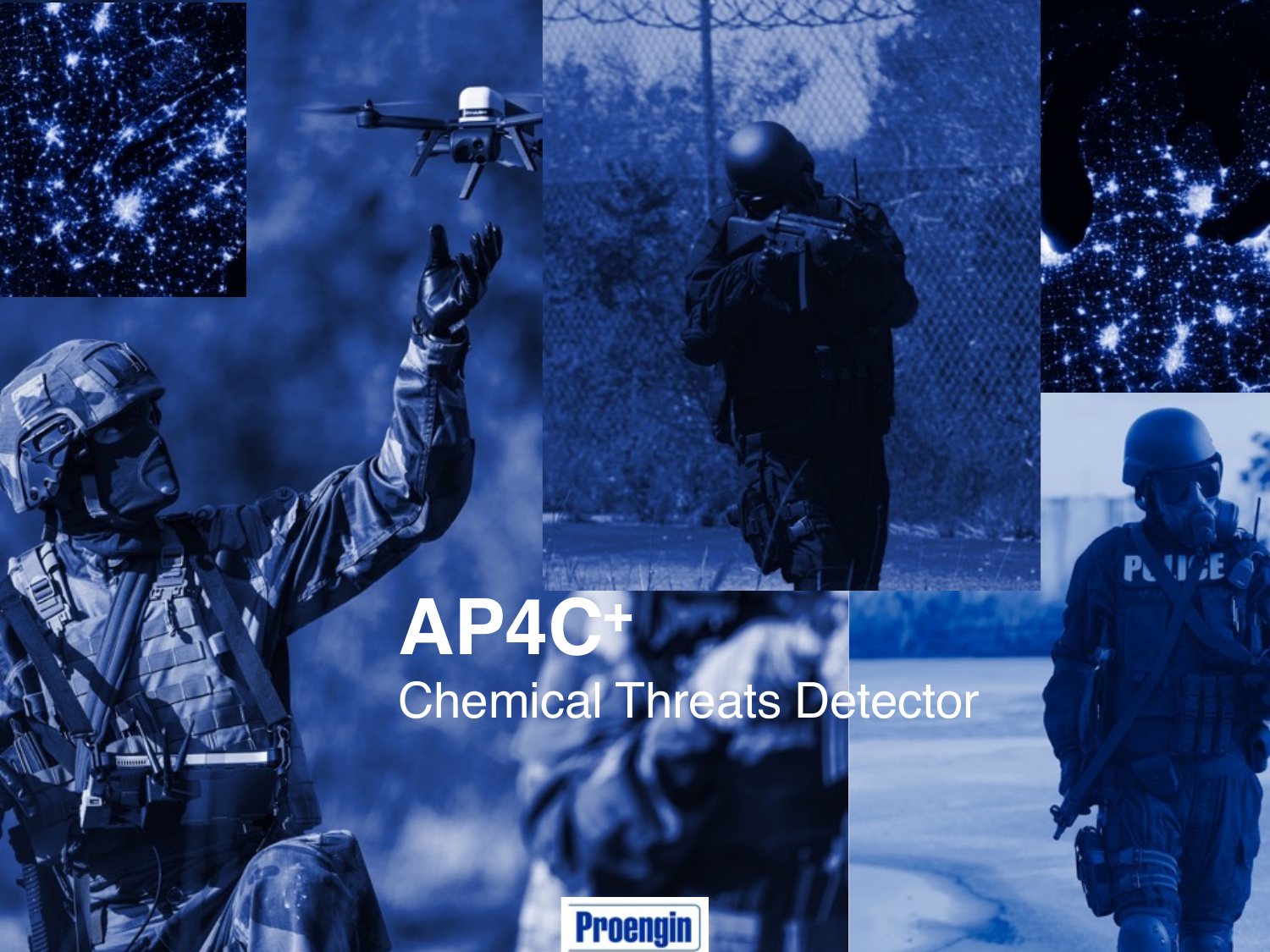**Proengin PUV** Mode **Field Ready** Connected **Stealth Mode** AP4C<sup>+</sup> www.proengin.com

AP4C+ , our new portable Chemical Threats Detector, can be engaged in any field operations as it is **"Hands Free", "Dronable" & "Connected"**.

Its **Universal** Detection capability & high **flexbility** of use makes it a "**future proof**" solution of choice for any First Responder or CBRN team.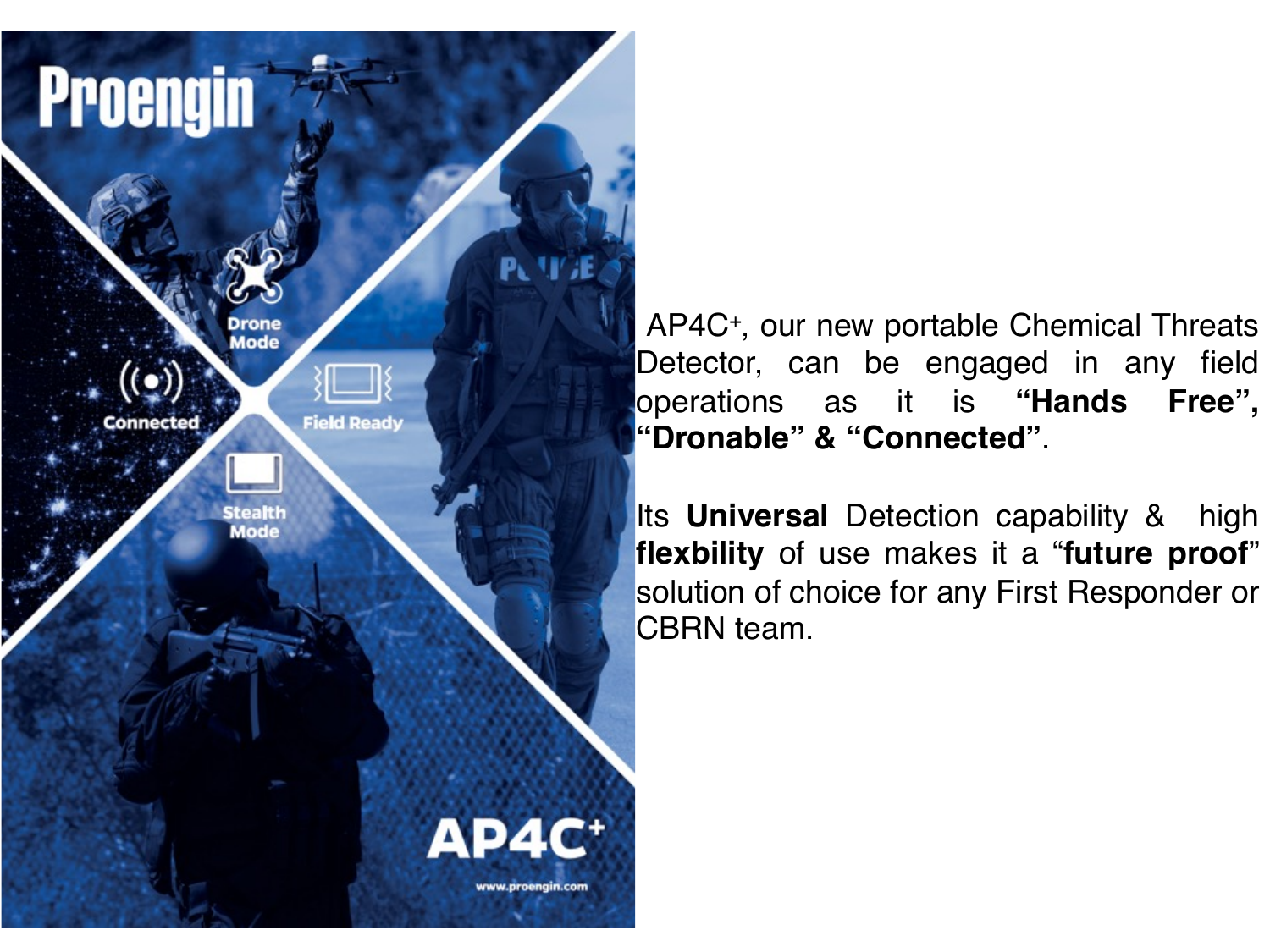### **AP4C+ -- Overview**

**Summary**

**Differentiators**

**Communication**

**Sensing**

**Technology**

**Key**





**AP4C+ provides** customers with **an versatile, easy-to-carry, wear and use "universal" chemical detector** for all life critical applications where Chemical threats could be faced.

- Unrivaled "**Universal**" chemical threats detection capabilities
- "**Universal**" **ergonomic design** studied and developed with & for CBRN & First responder teams.
- Simplified UAS integration solution developed
- **Open** Communication protocol for easy integration in 3rd party solution
- **Embedded** multi communication & localization solution
- **Rugged & Robust** Design
- Optional **Embedded** multi wireless modem module
	- Real Time Communication
	- Enhanced Measurement
	- Easier Data Management

AP4C Technology inside - Flame Spectrometry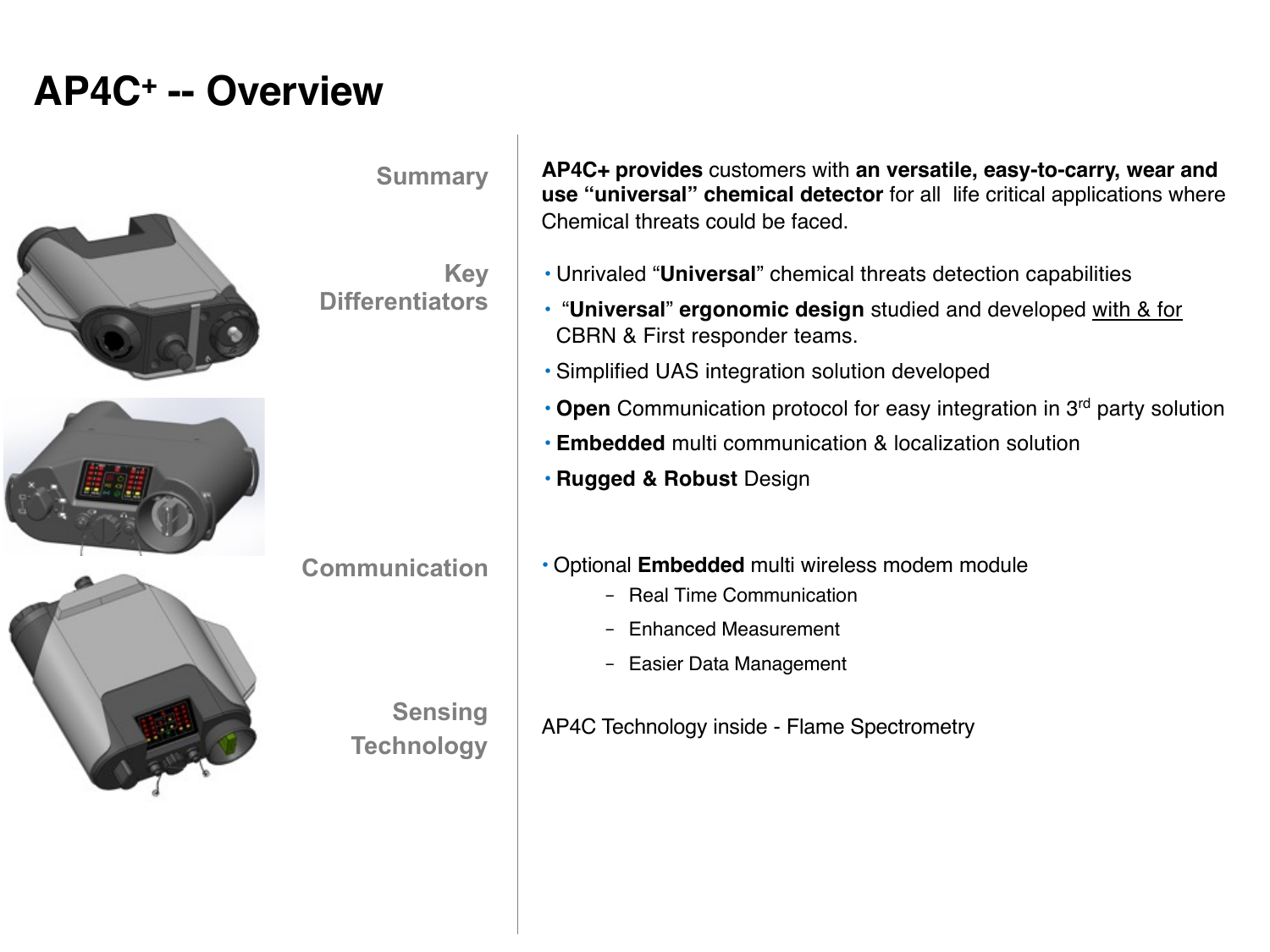

# **Improved Design**

- weigth (no H2, no battery):  $~1$ kg
- Targeted weigth  $(H2 + battery)$ : ~ 1.4kg
- Dimensions 180 x 164 x 64 mm
- Hard protection case with multi carrying solution
- 45° Inclined Screen for wider visibility
- 2 Sides handles









#### *Field Ready*